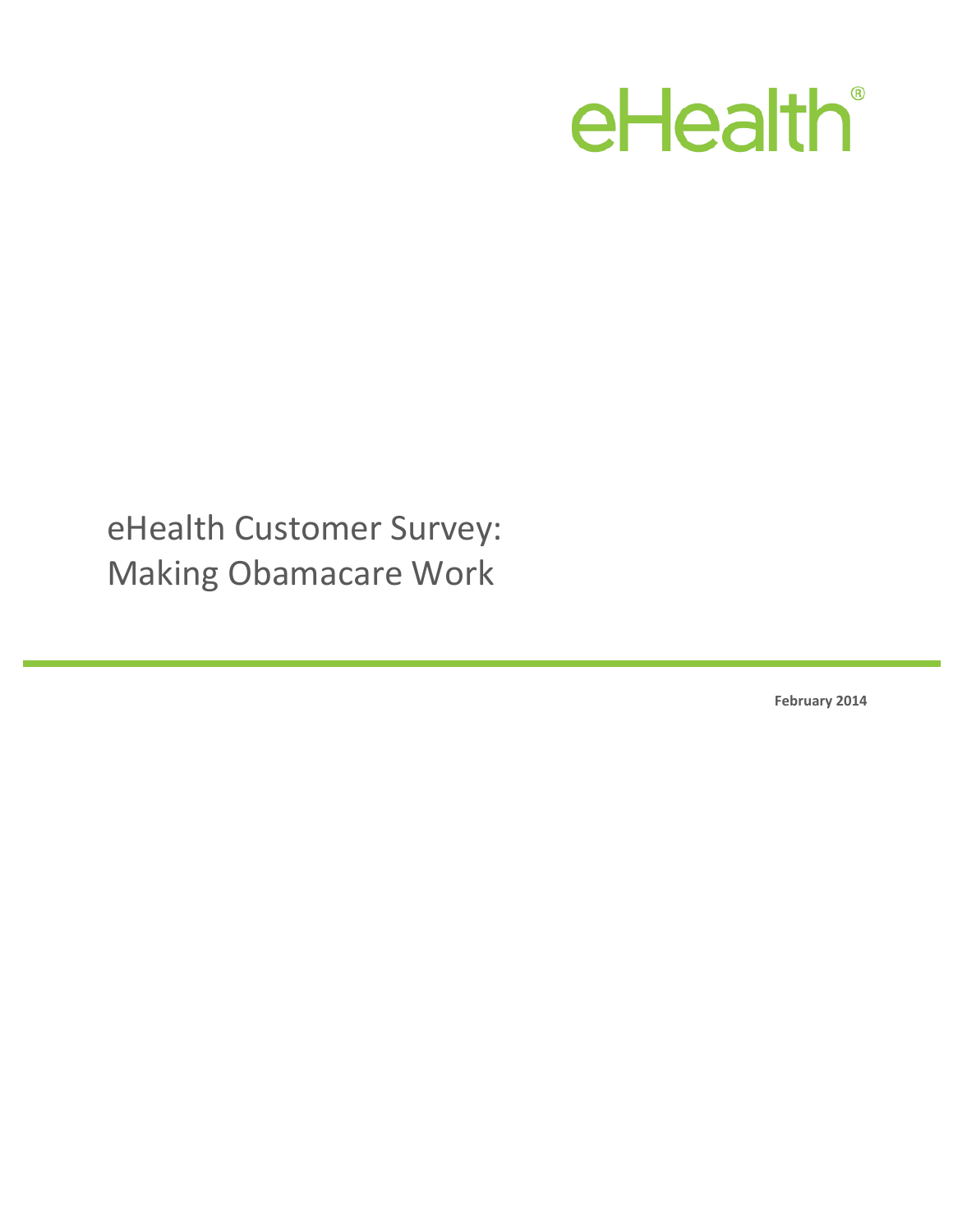#### **Executive Summary**

New consumer research and application submissions data from eHealth, Inc., along with preliminary government plan selection statistics from the fourth quarter of 2013, suggest that licensed "web-broker entities" – such as eHealthInsurance.com – could aid government health insurance exchange enrollment efforts and produce immediate and long-term benefits for the uninsured, for the health insurance industry, and for the overall success of the Affordable Care Act (ACA).

In July of 2013, the U.S. Department of Health and Human Services (HHS) signed agreements with private sector marketplaces like eHealthInsurance.com to broaden the government's ability to assist and enroll subsidy-eligible people in health insurance.

While the technology integration that would allow eHealth and other marketplaces to enroll those eligible for subsidies is not yet finalized, fourth quarter plan selection numbers from HHS and submitted applications data from eHealth indicate that non-government marketplaces like eHealthInsurance.com could provide valuable enrollment channels.

#### **Preliminary Fourth Quarter Plan Selection and Submitted Applications Numbers**

Preliminary HHS plan selection data released on January 13, 2014 showed that 2.15 million people had selected a marketplace health plan on a government exchange in the fourth quarter of 2013. Of those 2.15 million, 21 percent (approximately 451,000) selected a plan without using premium tax credits (subsidies). [\(Source\)](http://www.hhs.gov/news/press/2014pres/01/20140113a.html)

eHealth's data from the fourth quarter of 2013 shows that consumers visiting the company's private online health insurance exchange – eHealthInsurance.com – submitted approximately 169,800 applications for unsubsidized individual and family health insurance plans.

These early results indicate that eHealth's submitted applications (169,800) and HHS unsubsidized plan selections (451,000) contributed over 620,800 unsubsidized applications, with eHealth providing 27 percent of the unsubsidized applicants.

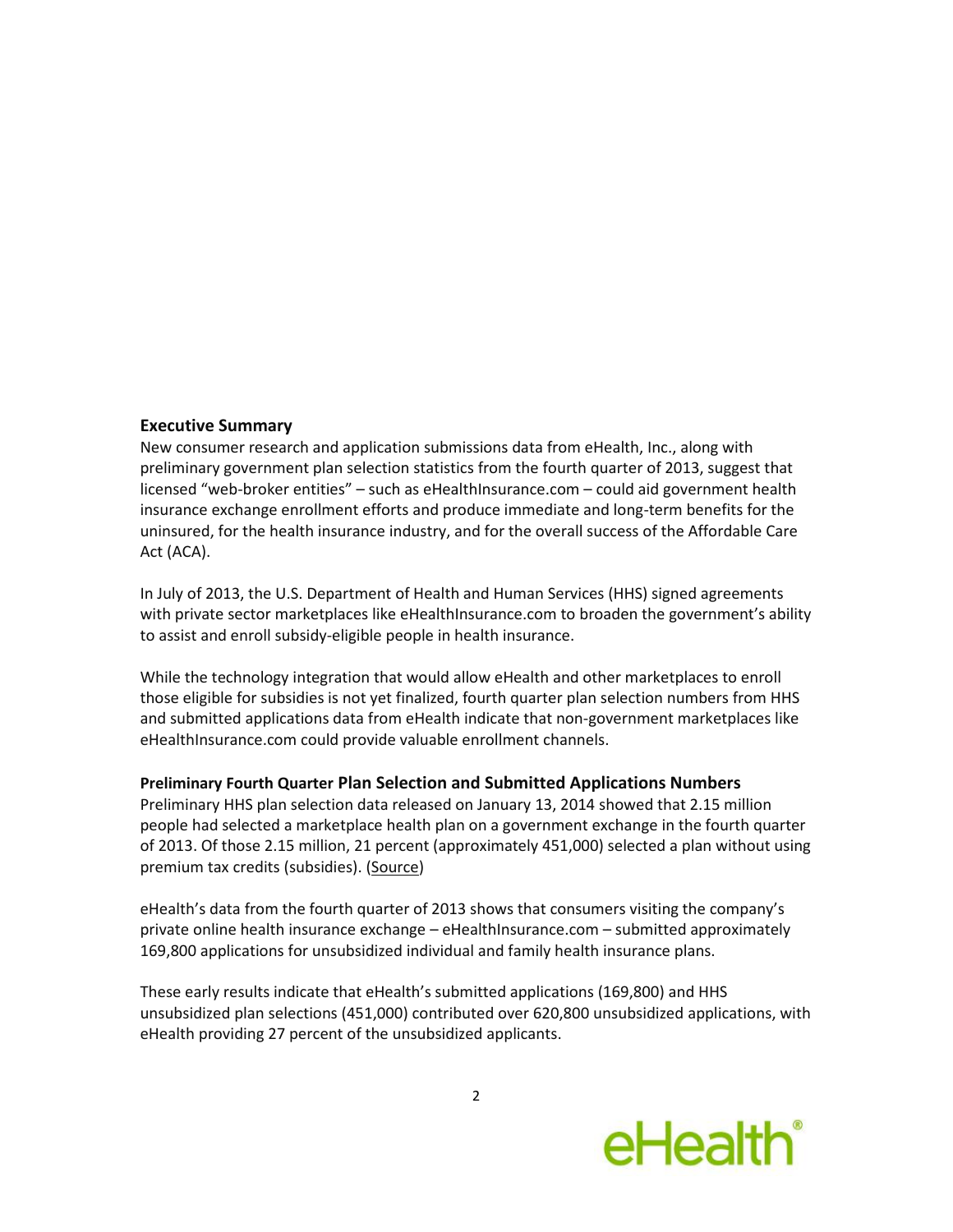# **Preliminary Applicant Demographics**

In its January 13 press release, HHS reported that 24 percent of people selecting marketplace plans on government exchanges were between the ages of 18 and 34, and that 30 percent of all applicants were under the age of 35. [\(Source\)](http://www.hhs.gov/news/press/2014pres/01/20140113a.html)

The HHS press release and report do not delineate the ages of individuals who applied for health insurance without subsidies, or financial assistance, but 42 percent of health insurance applications submitted through eHealthInsurance.com in the fourth quarter of 2013 were for people ages 0 to 34; and 40 percent of submitted applications were for adults ages 18 to 34.

| <b>All Government Exchanges</b>             | eHealthInsurance.com                                  |
|---------------------------------------------|-------------------------------------------------------|
| Plan Selections Reported by HHS (Source)    | <b>Submitted Applications</b>                         |
| 2.15 million                                | 169,800<br>$\qquad \qquad -$                          |
| Subsidized: 1.69 million                    | Subsidized: 0<br>$\overline{\phantom{a}}$             |
| Unsubsidized: 451,000<br>٠                  | Unsubsidized: 169,800<br>$\qquad \qquad \blacksquare$ |
| Demographics of Selectors (with and without | Demographics of Applicants (without subsidies)        |
| subsidies)                                  | Age 35 and up: 58%<br>$\circ$                         |
| Age 35 and up: 70%<br>$\circ$               | Age 34 and under: 42%<br>$\circ$                      |
| Age 34 and under: 30%<br>$\circ$            | Age 18 to 34: 40%<br>$\circ$                          |
| Age 18 to 34: 24%<br>$\circ$                |                                                       |

# **Plan Selection Figures for October 1 – December 31, 2013**

# **Sentiment among People Paying Full-Price (No Subsidies) for Their Health Insurance**

eHealth conducted an email survey of 1,084 eHealthInsurance customers in August 2013, and then surveyed the same customers again in mid-November 2013; 285 responded to the second survey.

In August, before the government exchanges opened for business, and again in mid-November after technical problems with government exchanges had surfaced, eHealth asked consumers where they would prefer to shop for health insurance. The survey revealed that the troubled rollout of government exchanges had little impact on where people preferred to shop.

| August: If given a choice, where would you prefer<br>to shop for health insurance? | November: If given a choice, where would you<br>prefer to shop for health insurance? |
|------------------------------------------------------------------------------------|--------------------------------------------------------------------------------------|
| A local agent or broker (13%)<br>$\bullet$                                         | A local agent or broker (7%)                                                         |
| An Internet site like Amazon.com or<br>٠<br>eHealth.com (67%)                      | An Internet site like Amazon.com or<br>eHealth.com (70%)                             |
| A government marketplace or exchange<br>$\bullet$<br>(12%)                         | A government marketplace or exchange<br>(16%)                                        |
| An insurer's website (9%)                                                          | An insurer's website (7%)                                                            |

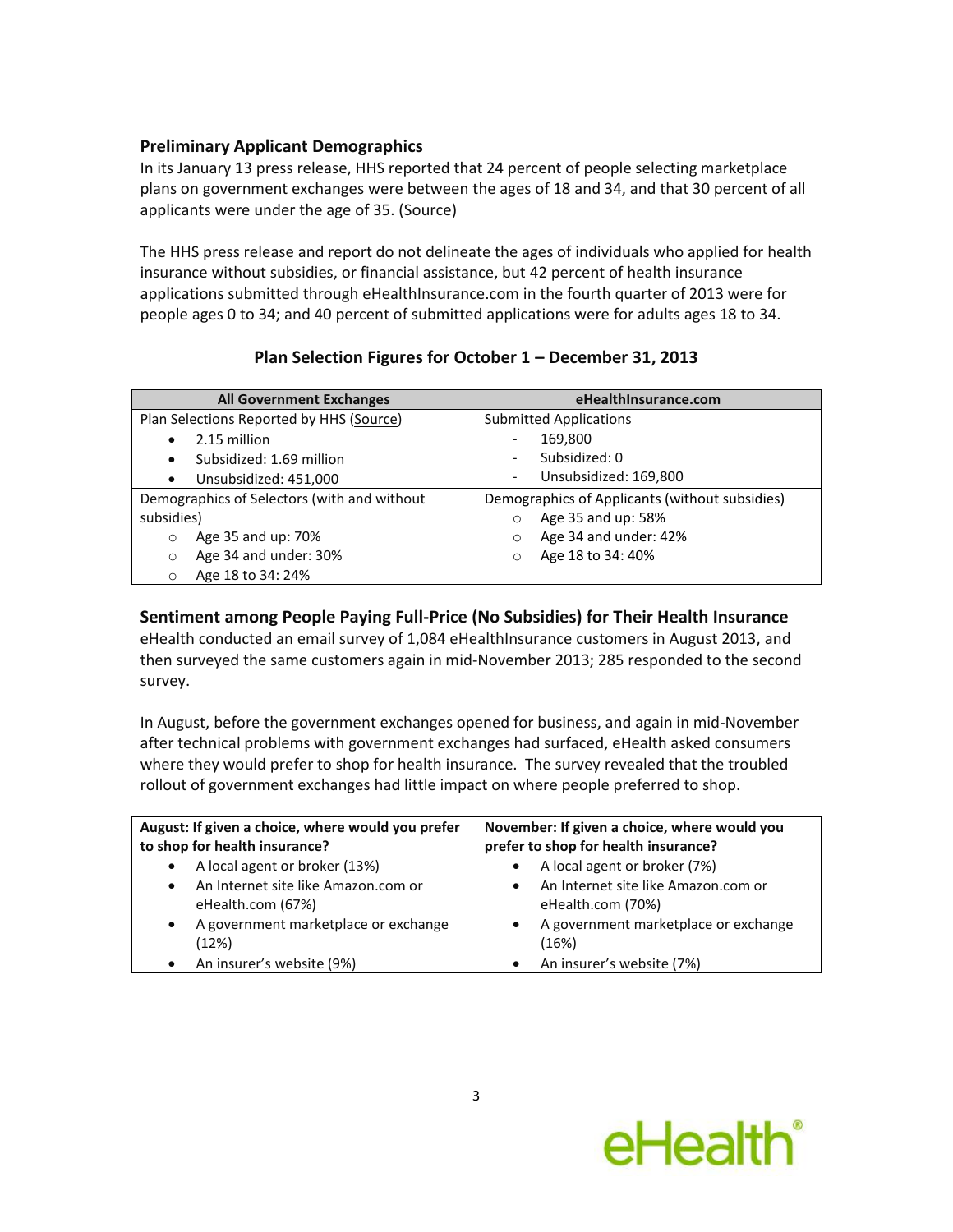#### *On the troubled rollout of government exchanges:*

- **In the November survey:** When asked if their feelings about the Affordable Care Act changed as a result of the problems faced by government exchanges in the first monthand-a-half of open enrollment, the majority (67%) said that the troubled rollout had not changed how they feel about the law.
- **In the November survey:** Among those who indicated that they supported the Affordable Care Act, only 16% said that the challenges faced by Healthcare.gov and state exchanges had changed their feelings about the law. By comparison, only 36% of those who indicated that they were not supportive of the law said that the challenges faced by government exchanges had changed their feelings.
- **In the November survey:** About two-thirds (63%) did not know they could apply for a plan that met the standards of the Affordable Care Act without using a government exchange.
- **In the November survey:** About eight-in-ten (81%) said that the problems with the rollout of government exchanges did not change their willingness, or lack thereof, to apply for a subsidy.

#### *Attitudes towards costs and subsidies:*

- **In the August & November survey:** Roughly two-thirds (60% and 68% respectively) of consumers said that the first thing they look for in a health insurance plan is a low monthly payment.
- **In the August survey:** In August, consumers were asked, "How big would your subsidy need to be in order for you to apply for it?" At the time, less than a third (30%) said they would only apply for a subsidy if it could save them \$50 or more per month. The majority (70%) were willing to put their personal information into a government exchange in order to receive a subsidy of less than \$50.
- **In the November survey:** In November, eHealth asked consumers the same question about their willingness to apply for a subsidy, and by that time nearly half (45%) said they would not apply for a subsidy unless they could save \$50 or more per month.
- **In the November survey:** Less than a third (30%) felt their personal information was safest on a government exchange. Most (70%) said that they believed their personal data would be safer on an ecommerce site run by a private company.

The survey suggests two things. First, the challenges faced by Healthcare.gov and state exchanges did not hold great sway over the individual preferences people have about how they wish to sign up for health insurance. Those who prefer to use government exchanges generally continued to hold that preference, and the same is true for those who preferred alternate enrollment paths. Second, concerns over data security and a decreased willingness to apply for subsidies through government exchanges (unless they reached a specific threshold) may discourage many consumers from applying for health coverage at all, unless they can apply for health insurance and subsidies from sources other than a government marketplace.

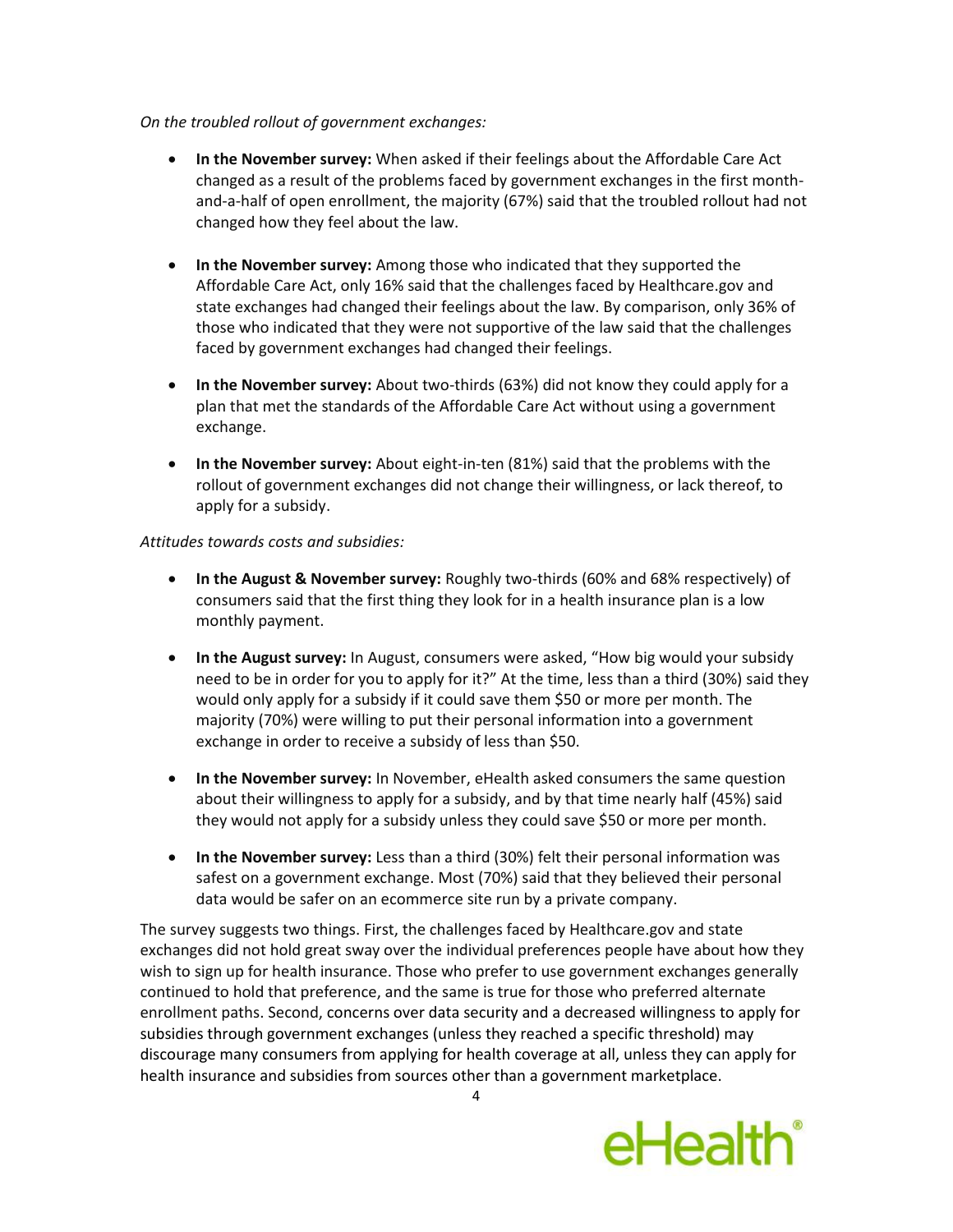# **Survey Results**

**Did consumers know that they could apply for a health insurance plan that met the standards of the Affordable Care Act in some place other than a government exchange? (e.g. eHealthInsurance.com)**

I don't have to use a government exchange to enroll in an "Obamacare" health plan?

- 37% True
- 63% False

# **Did the poorly executed roll-out of the Healthcare.gov web site, and subsequent plan cancellations change how consumers felt?**

| Did you change your mind about | Did you change your mind about | Did your opinion of the     |
|--------------------------------|--------------------------------|-----------------------------|
| whether or not you wanted to   | where you would prefer to shop | Affordable Care Act change? |
| keep your existing plan?       | for health insurance?          | 33% - Yes                   |
| 28% - Yes                      | 26% - Yes                      | 67% - No                    |
| 72% - No                       | 74% - No                       |                             |
|                                |                                |                             |

# **Where do consumers feel most confident enrolling in a health plan, and what do they believe their options are?** Most consumers said they thought their personal data would be more secure

on a private exchange like eHealthInsurance.com, but only about a third knew that using a private exchange would even be an option.

| Where would your private data be more secure?<br>30% - on a government exchange |           | Where can you enroll in a health plan that meets<br><b>Affordable Care Act standards?</b>                                                                                                                               |
|---------------------------------------------------------------------------------|-----------|-------------------------------------------------------------------------------------------------------------------------------------------------------------------------------------------------------------------------|
| 70% - on a private exchange like<br>eHealthInsurance.com                        | $\bullet$ | 63% - I have to enroll in a plan that meets the<br>Affordable Care Act standards at a government<br>exchange<br>37% - I can enroll in a plan that meets the<br>Affordable Care Act standards at<br>eHealthInsurance.com |

**What do consumers value most in a health insurance plan?** While much was made of "thin provider networks" in the news, consumers were far more concerned about the affordability of insurance, both before and during open enrollment. When asked to name the most important element of a health insurance plan, the majority of consumers said a low monthly premium was the most important thing they looked for.

| When Asked in August                           | <b>When Asked in November</b>                  |
|------------------------------------------------|------------------------------------------------|
| What is most important thing you look for in a | What is most important thing you look for in a |
| health insurance plan?                         | health insurance plan?                         |
| 60% - Low monthly payment<br>1.                | 68% - Low monthly payment                      |
| 30% - Low deductible                           | 25% - Low deductible<br>2.                     |
| 9% - Access to my doctor<br>3.                 | 3. 7% - Access to my doctor                    |
|                                                |                                                |

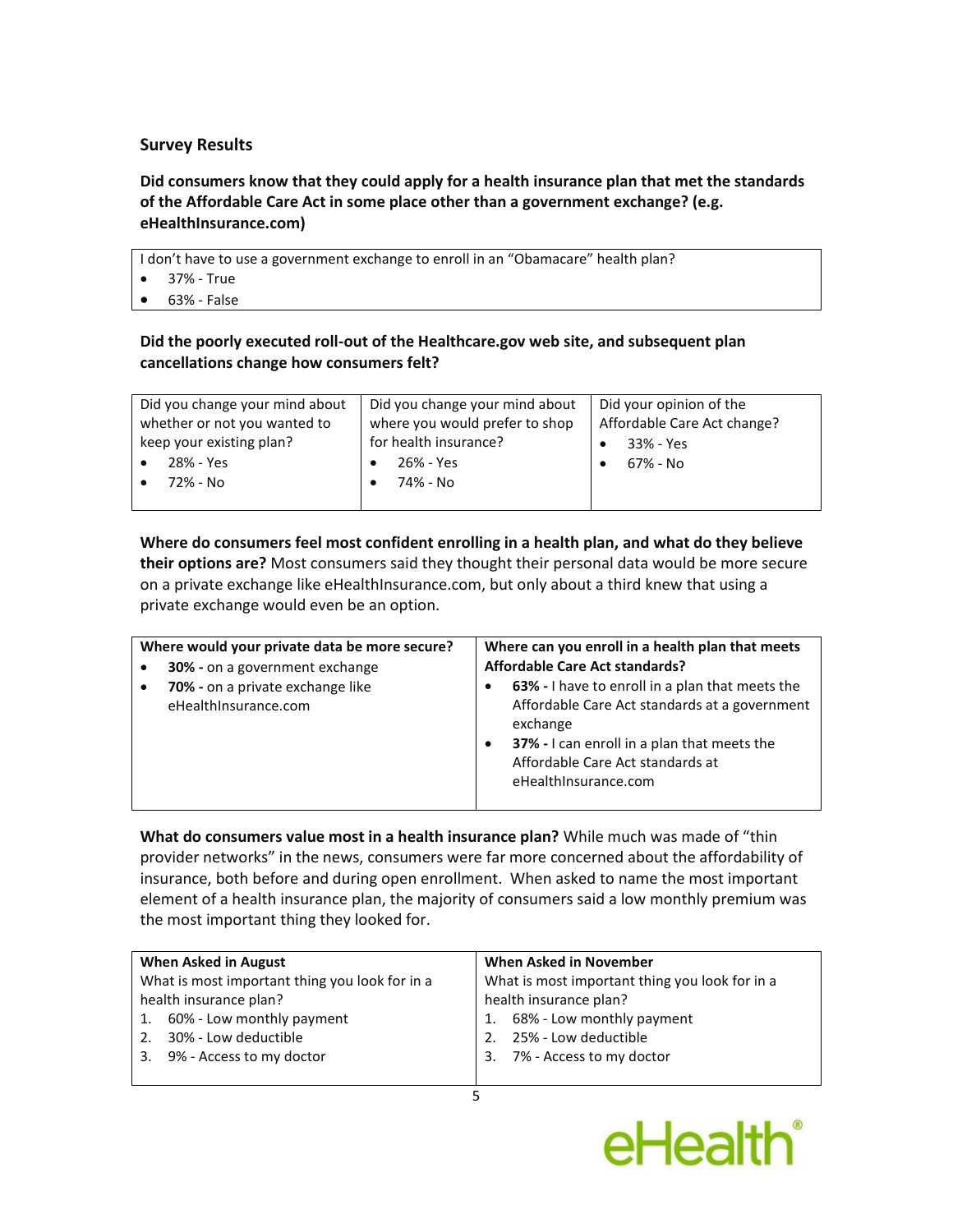**How do consumers feel about applying for a subsidy through an exchange, and has that changed over time?** When asked, "How big would your subsidy need to be in order for you to apply for it?" less than a third (30%) were willing to apply for a subsidy worth less than \$50 a month. By November, that number had increased to nearly half (45%).

| In August: How big would your subsidy need to be | In November: How big would your subsidy need to |
|--------------------------------------------------|-------------------------------------------------|
| in order for you to apply for it?                | be in order for you to apply for it?,           |
| Any amount - 30%                                 | 21% - Any amount                                |
| \$10 per month - $7%$                            | 1% - \$10 per month<br>$\bullet$                |
| \$20 per month - 10%                             | 10% - \$20 per month<br>$\bullet$               |
| \$30 per month - 14%                             | 13% - \$30 per month<br>$\bullet$               |
| \$40 per month - $9\%$                           | 9% - \$40 per month<br>$\bullet$                |
| \$50 or more per month - 30%                     | 45% - \$50 or more per month                    |
|                                                  |                                                 |

**In August, eHealth asked how many customers knew that the IRS could ask them to pay back some portion of their subsidies.** Nearly two-thirds of consumers said that it might change their decision to apply for a subsidy if the IRS could require repayment of overpaid subsidies.

| True or False: The IRS can ask you to pay back<br>some portion of your subsidy if you get a bigger<br>subsidy than you should have? | If the IRS could ask you to pay back some portion<br>of your health insurance subsidy, would that<br>change your decision to apply for a subsidy? |
|-------------------------------------------------------------------------------------------------------------------------------------|---------------------------------------------------------------------------------------------------------------------------------------------------|
| 28% - True                                                                                                                          | 64% - Yes<br>$\overline{\phantom{a}}$                                                                                                             |
| - 72% - False/ I don't know                                                                                                         | $-36\% - N_0$                                                                                                                                     |

**Would you prefer to keep your existing plan or enroll in a new plan?** The number of people who wished to switch from their old plan to a new plan more than tripled between August and November, increasing from 10 percent to 38 percent. Similarly, the number of people wishing to keep their existing plan more than doubled between August and November, growing from 27 percent to 62 percent. What these numbers suggest is that the impact of the ACA was not uniform for people surveyed who buy their own health insurance. Responses and reactions vary between positive and negative among those most directly impacted by the law.

| When asked in August:<br>27% said they'd prefer to keep their existing<br>plan<br>73% said they'd like to switch to a new plan<br>(10%) or at least check out new plans before | When asked in November:<br>62% said they'd prefer to keep their existing<br>plan<br>38% said they'd prefer to enroll in a new plan |
|--------------------------------------------------------------------------------------------------------------------------------------------------------------------------------|------------------------------------------------------------------------------------------------------------------------------------|
| making a decision (63%).                                                                                                                                                       |                                                                                                                                    |

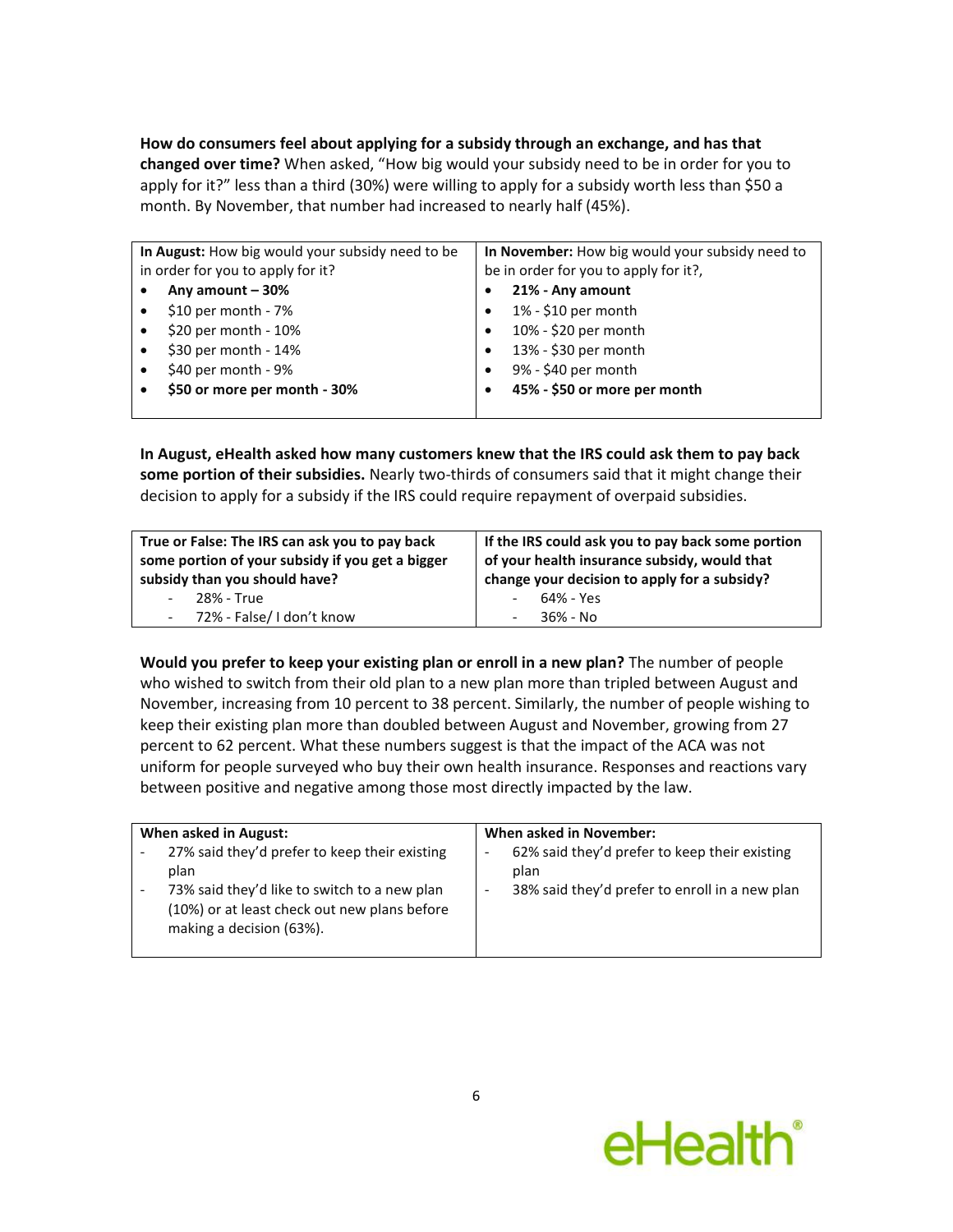### **Background**

Two primary goals of the Affordable Care Act are to insure more Americans and lower their health care costs. These two goals are interconnected because lowering costs requires achieving high enrollment numbers, particularly of younger, healthier people, among other things.

In July of 2013, HHS signed agreements with a number of "web-broker entities" that would allow these entities to enroll people in health insurance plans that could be purchased using a government subsidy if these people qualified for one. These web-broker entities operate web sites that exist in the private sector and have experience enrolling individuals in health insurance like exchanges were designed to do.

The agreements with HHS relate to the 36 states where the Centers for Medicaid and Medicare Services (CMS) is currently operating an exchange, which is Healthcare.gov. In the remaining 17 states, CMS does not run the exchange, and web-broker entities are required to enter into agreements and integrate with each individual state.

Many states that built their own exchanges could benefit greatly from web-broker entity partnerships. In the first half of the open enrollment period, data released by HHS suggests several state exchanges struggled to enroll a high percentage of younger Americans.

For example, roughly 157,000 residents of New York selected a plan on the state's health insurance exchange through late December, but only 27% of those individuals are in the 18-to-34 demographic. Likewise, California had the largest total of plan selections, with almost 499,000 residents picking a plan on the state's exchange, but only 25% of those enrollees belong to 18-to-34 age group.

# **About eHealth, Inc.**

eHealth, Inc., (NASDAQ: EHTH) operates eHealthInsurance.com, the nation's first and largest private health insurance exchange for individuals, families and small businesses. Since 1997, eHealth has enrolled nearly four million Americans in a health insurance plan and was responsible for the first-ever Internet sale of a health insurance plan in 2001.

Today, eHealthInsurance.com is licensed to sell health insurance in all 50 states and the District of Columbia, with over 10,000 health insurance products available for sale in its marketplace, including over 2,300 individual and family health insurance plans [\(Source\)](http://finance.yahoo.com/news/ehealth-rolls-largest-inventory-obamacare-120000859.html) that meet the coverage standards of the Affordable Care Act but are not available for purchase with a government subsidy.

# **Forward-Looking Statements**

This press release contains forward-looking statements, including statements regarding web broker entities such as eHealth aiding government exchanges in enrollment efforts; exchanges benefitting from partnerships with web broker entities; and the timing and duration of the open enrollment period. These forward-looking statements involve certain risks and uncertainties that could cause actual results to differ materially from those indicated in such forward-looking statements, including, but not limited to, eHealth's ability to maintain its relationships with